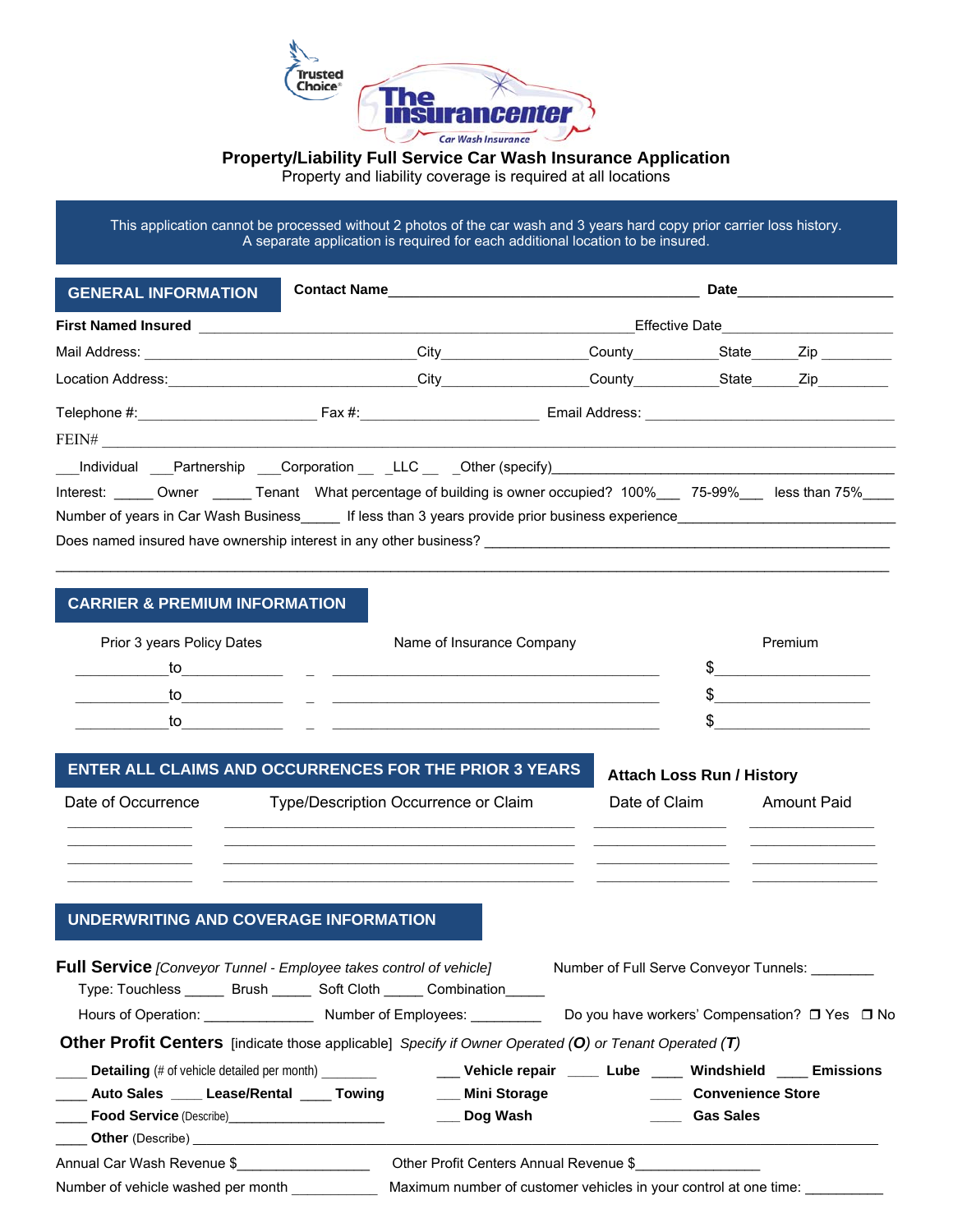| Premises well lighted? □ Yes □ No Do exterior doors have double cylinder dead bolt locks? □ Yes □ No<br>Do you accept credit/debit cards? □ Yes □ No<br><b>Pick Up and Delivery</b> [Complete this section if the operation will provide this service]<br>Does this service include: $\Box$ Autos $\Box$ Individuals Radius of pick-up and delivery:<br>Driver Information [List employees whose duties include auto pickup and delivery] PLEASE PRINT CLEARLY<br><b>Employee Name</b><br>Title<br>Lube & Oil Facility [Complete this section if the operation will provide this service]<br>Have all employees attended a training program? $\Box$ Yes $\Box$ No Are customers allowed in the garage area? $\Box$ Yes $\Box$ No |                   | Date of Birth               | Driver's License Number     |  |
|----------------------------------------------------------------------------------------------------------------------------------------------------------------------------------------------------------------------------------------------------------------------------------------------------------------------------------------------------------------------------------------------------------------------------------------------------------------------------------------------------------------------------------------------------------------------------------------------------------------------------------------------------------------------------------------------------------------------------------|-------------------|-----------------------------|-----------------------------|--|
|                                                                                                                                                                                                                                                                                                                                                                                                                                                                                                                                                                                                                                                                                                                                  |                   |                             |                             |  |
|                                                                                                                                                                                                                                                                                                                                                                                                                                                                                                                                                                                                                                                                                                                                  |                   |                             |                             |  |
|                                                                                                                                                                                                                                                                                                                                                                                                                                                                                                                                                                                                                                                                                                                                  |                   |                             |                             |  |
|                                                                                                                                                                                                                                                                                                                                                                                                                                                                                                                                                                                                                                                                                                                                  |                   |                             |                             |  |
|                                                                                                                                                                                                                                                                                                                                                                                                                                                                                                                                                                                                                                                                                                                                  |                   |                             |                             |  |
|                                                                                                                                                                                                                                                                                                                                                                                                                                                                                                                                                                                                                                                                                                                                  |                   |                             |                             |  |
|                                                                                                                                                                                                                                                                                                                                                                                                                                                                                                                                                                                                                                                                                                                                  |                   |                             |                             |  |
| Are premises protected by alarm system? □ Yes □ No Central ___ Local ___ Surveillance cameras? □ Yes □ No                                                                                                                                                                                                                                                                                                                                                                                                                                                                                                                                                                                                                        |                   |                             |                             |  |
| Additional Interest name and address (Street, City, State, Zip Code and County)                                                                                                                                                                                                                                                                                                                                                                                                                                                                                                                                                                                                                                                  |                   |                             |                             |  |
| <b>Additional Interests:</b><br>_____Mortgagee                                                                                                                                                                                                                                                                                                                                                                                                                                                                                                                                                                                                                                                                                   | <b>Loss Payee</b> | <b>Additional Insured</b>   |                             |  |
| Other Structures (Describe) <b>Mobile Equipment</b> (pit cleaner, backhoe) describe                                                                                                                                                                                                                                                                                                                                                                                                                                                                                                                                                                                                                                              |                   |                             |                             |  |
| <b>Free Standing Signs</b><br>S                                                                                                                                                                                                                                                                                                                                                                                                                                                                                                                                                                                                                                                                                                  |                   |                             |                             |  |
| <b>Contents (other than equipment)</b>                                                                                                                                                                                                                                                                                                                                                                                                                                                                                                                                                                                                                                                                                           |                   |                             |                             |  |
| <b>Equipment Value</b>                                                                                                                                                                                                                                                                                                                                                                                                                                                                                                                                                                                                                                                                                                           | $\sim$            | $\frac{\text{S}}{\text{S}}$ | $\frac{\text{S}}{\text{S}}$ |  |
| <b>Building Value</b>                                                                                                                                                                                                                                                                                                                                                                                                                                                                                                                                                                                                                                                                                                            | $\sim$ $\sim$     | $\sim$                      | $\sim$                      |  |
| <b>Property limit: Replacement Cost</b><br><b>Building Square Footage</b>                                                                                                                                                                                                                                                                                                                                                                                                                                                                                                                                                                                                                                                        | Building 1        | Building 2                  | Vacuum/Canopy Isle          |  |
| NC = Non-Combustible - metal on metal ______ MNC = Masonry Non-Combustible - block walls with metal truss roof                                                                                                                                                                                                                                                                                                                                                                                                                                                                                                                                                                                                                   |                   |                             |                             |  |
| Building Construction: F = Frame – wood, stucco JM = Joisted Masonry – block, brick, concrete walls with wood truss roof                                                                                                                                                                                                                                                                                                                                                                                                                                                                                                                                                                                                         |                   |                             |                             |  |
| Age of car wash equipment _______________If older than 25 years old when did updates occur                                                                                                                                                                                                                                                                                                                                                                                                                                                                                                                                                                                                                                       |                   |                             |                             |  |
| Year building constructed_______If building over 25 yrs indicate year updated: Wiring_______Heating______Plumbing_______Roof______                                                                                                                                                                                                                                                                                                                                                                                                                                                                                                                                                                                               |                   |                             |                             |  |
|                                                                                                                                                                                                                                                                                                                                                                                                                                                                                                                                                                                                                                                                                                                                  |                   |                             |                             |  |
| Are handicapped-equipped vehicles operated by managers only? □ Yes □ No Are customers allowed in wash area? □ Yes □ No                                                                                                                                                                                                                                                                                                                                                                                                                                                                                                                                                                                                           |                   |                             |                             |  |

 $\_$  , and the set of the set of the set of the set of the set of the set of the set of the set of the set of the set of the set of the set of the set of the set of the set of the set of the set of the set of the set of th \_\_\_\_\_\_\_\_\_\_\_\_\_\_\_\_\_\_\_\_\_\_\_\_\_\_\_\_\_\_\_\_\_\_\_\_\_\_\_\_\_\_\_\_\_\_\_\_\_\_\_\_\_\_\_\_\_\_\_\_\_\_\_\_\_\_\_\_\_\_\_\_\_\_\_\_\_\_\_\_\_\_\_\_\_\_\_\_\_\_\_\_\_\_\_\_\_\_\_\_\_\_\_\_\_\_\_\_\_\_\_\_\_\_\_\_\_\_\_\_